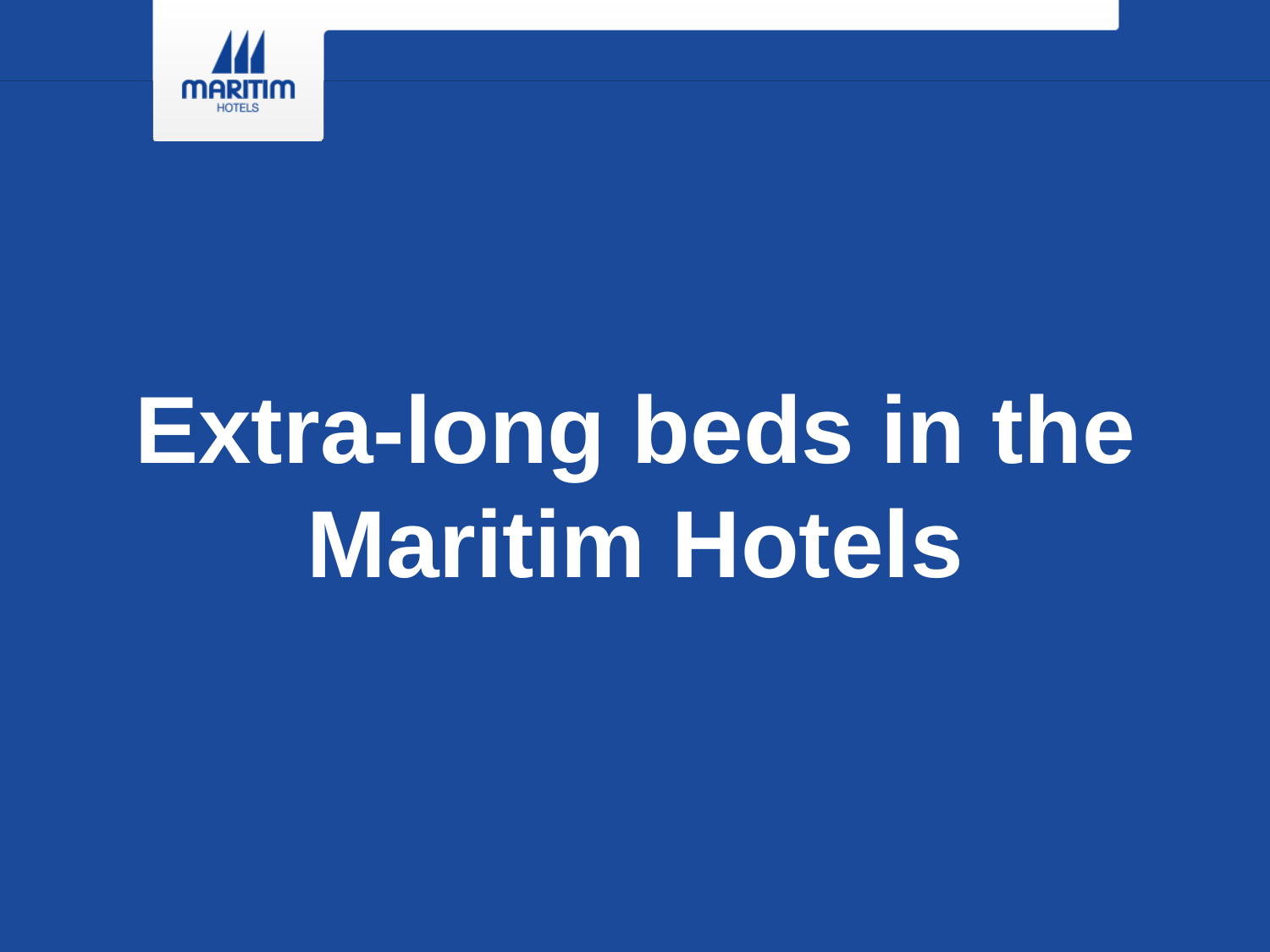

## **Extra-long beds in the Maritim Hotels**

| Maritim                       | <b>Number of rooms</b> | <b>Category</b>                                                               | <b>Size</b>       |
|-------------------------------|------------------------|-------------------------------------------------------------------------------|-------------------|
| proArte Hotel Berlin          | 5                      | 4 x Classic room<br>1 x Junior suite                                          | 2.20 m            |
| <b>Hotel Bonn</b>             | 11                     | 2 x Classic room<br>3 x Comfort room<br>6 x Superior room                     | 2.20 m            |
| <b>Hotel Darmstadt</b>        | 13                     | <b>Superior room</b>                                                          | 2.20 <sub>m</sub> |
| <b>Hotel Dresden</b>          | 10                     | <b>Classic room</b>                                                           | 2.20 <sub>m</sub> |
| <b>Hotel Düsseldorf</b>       | 19                     | 10 x Classic room<br>6 x Comfort room<br>2 x Master suite<br>1 x Junior suite | 2.20 m            |
| <b>Airport Hotel Hannover</b> | 17                     | <b>Classic room</b>                                                           | 2.20 <sub>m</sub> |

**STEP SHOP**